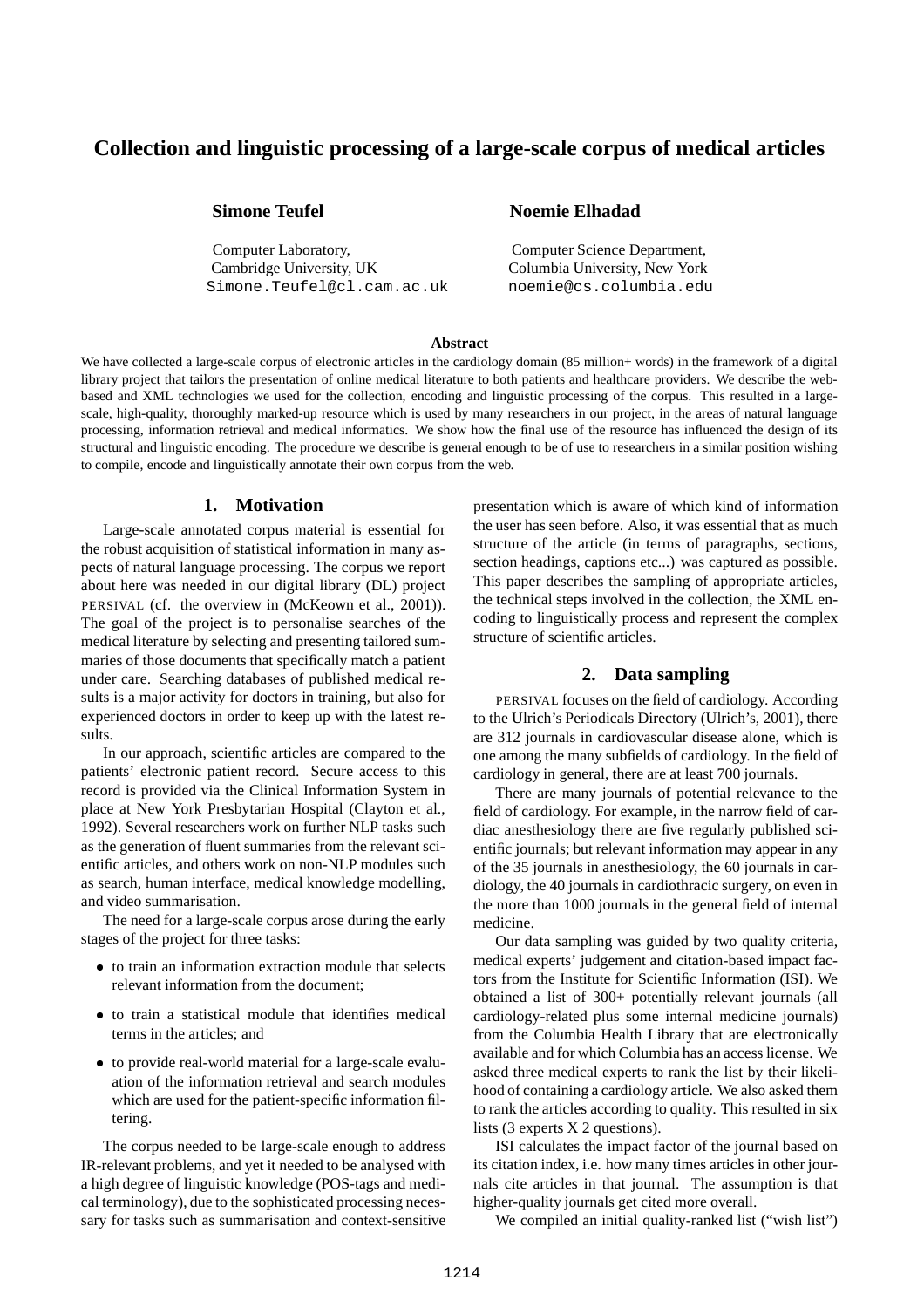for our project using a simple scoring system to merge these seven lists. For each list, a journal at rank  $r$  would receive a score of  $\frac{1}{r}$ ; that is, the highest ranking journal on each list received a score of 1, the next highest ranking a score of  $\frac{1}{2}$ and so on. We then summed the seven scores per journal. *Circulation* was by far the highest ranking journal.

Finally, the "wish list" was restricted to those journals which were electronically available in the right format (we required full text of the article in HTML, as pdf does not contain explicit information about the external structure). Only 5% of the journals on our list were electronically available in HTML; thankfully, the highest ranking journal, *Circulation*, was amongst these. Most of the content available in this format is recent (since 1993). Increasingly more content will become electronically available in the future, with many electronic journals providing backdating stepwise from 1993 into the past.

### **3. Collection**

The 22 journals returned by our sampling method are edited by different publishers. Due to copyright issues, it was essential that we obtained research copyright for the electronic versions of all articles before download began. For the journals that are publicly available, we implemented a set of perl scripts to spider ("harvest") HTML pages, fitting the different formats of the crawled web sites. For the journals which were proprietorily owned, but which we had electronic access rights to, we used a specialised downloading protocol. Download was spread out over several weeks and resulted in a corpus of 29,890 articles (more than 85 Million words). Our corpus is described in Figure 1. We invented a naming scheme that encodes article name and appearance date in an unambiguous fashion.

#### **3.1. Collecting journals freely available on the Web**

Some publishers, such as Medscape makes certain journals, for instance the American Heart Journal, freely available on the Web. We implemented publisher-specific perl scripts that parse the table of contents of the different issues of a journal, select the HTML links to the full-text HTML version of the articles, download them, and automatically assign a file name following our naming convention to them.

#### **3.2. Collecting journals with proprietory access**

The majority of the other journals are not freely downloadable; they are distributed through the OVID publishing company. The collection of these journals was provided by consultation with OVID via a special protocol called Jumpstarts. The highest ranked journal *Circulation* provides almost 50% of the collection.

### **4. XML Encoding**

The documents are originally encoded in different, publisher-specific, purely presentational HTML formats. However, a unified and abstract format such as XML is preferrable, as it can encodes the complex structure of medical articles in the same form for all articles. We wrote a series of perl scripts which convert the different idiosyncratic HTML markup schemes into a single XML markup which we designed and for which we wrote a document type definition (DTD) describing the articles' logical structure.

### **5. Linguistic processing**

We then further annotate the articles automatically by applying a pipeline of different processors to it, using the tool TTT (Grover et al., 1999). The texts go through the following processing steps: first, they get tokenised using a regular grammar over characters. Then, sentence boundaries are identified. POS-tagging is performed. After this processing, the tokenisation and POS-information can be read off from the W-tag (for word) in Figure 3. The attribute C (for category) gives the POS tag, using the UPenn tagset. Next, a regular grammar for identification of noun phrases is applied, in order to find potential terms.

## **6. Terminology determination**

In the next step, medical terms are identified. We currently have two different term identifiers: one is based on a robust lookup in the medical database UMLS (Lindberg et al., 1993; Humphreys et al., 1998), the other is a statistical term identifier which takes term association and term frequency across domains (general vs. medical English) into account. Figure 3 shows the UMLS version. After terms are identified, coordinated terms are resolved, such that "left and right ventricular pressure" is turned into two terms "left ventricular pressure" and "right ventricular pressure" (we call these logical terms, as they aren't present in the surface text, but represent the real medical terms). Our XML encoding of such "non-linear" terms encodes the logical terms in an attribute of the empty element NLTERM (for "nonlinear term"). This has the advantage of makding the logical terms accessible for successive processing, i.e. term comparisons and article reranking, while "hiding" them for the raw text, by leaving the textual representation untouched. This complies with one fundamental philosophy of XML-encoding, namely that any kind of analysis performed on XML-data should never change the data itself, but be added in the form tags and attributes.

Acronyms receive a similar treatment. They are looked up in UMLS, and if they are found, their resolved name is attached to the term as an (invisible) attribute.

We keep several XML versions of our corpus, one where the scientific text has only its sections, headings and paragraphs marked; one where sentences are identified and the text is POS-tagged, and the third version has additionally all terminological terms marked. This corresponds to three increasingly information-rich DTDs. Figure 2 reproduces the most informative of these, i.e. the version containing medical terms, whereas Figure 3 shows an extract of the corresponding xml file.

In this encoding, Words (W element) can be wrapped into terms (TERM). Attributes associated with terms (or nonlinear terms, NLTERM) include: their CUI (unique concept identifier, from UMLS), the section where this term appears, whether or not it is an acronym (if it is, the attribute ACROSTING contains the resolved name), the term's semantic type (as defined by UMLS), and the attribute EX-CLUSION, which encodes whether the sentence the term occurs in describes exclusion criteria. This information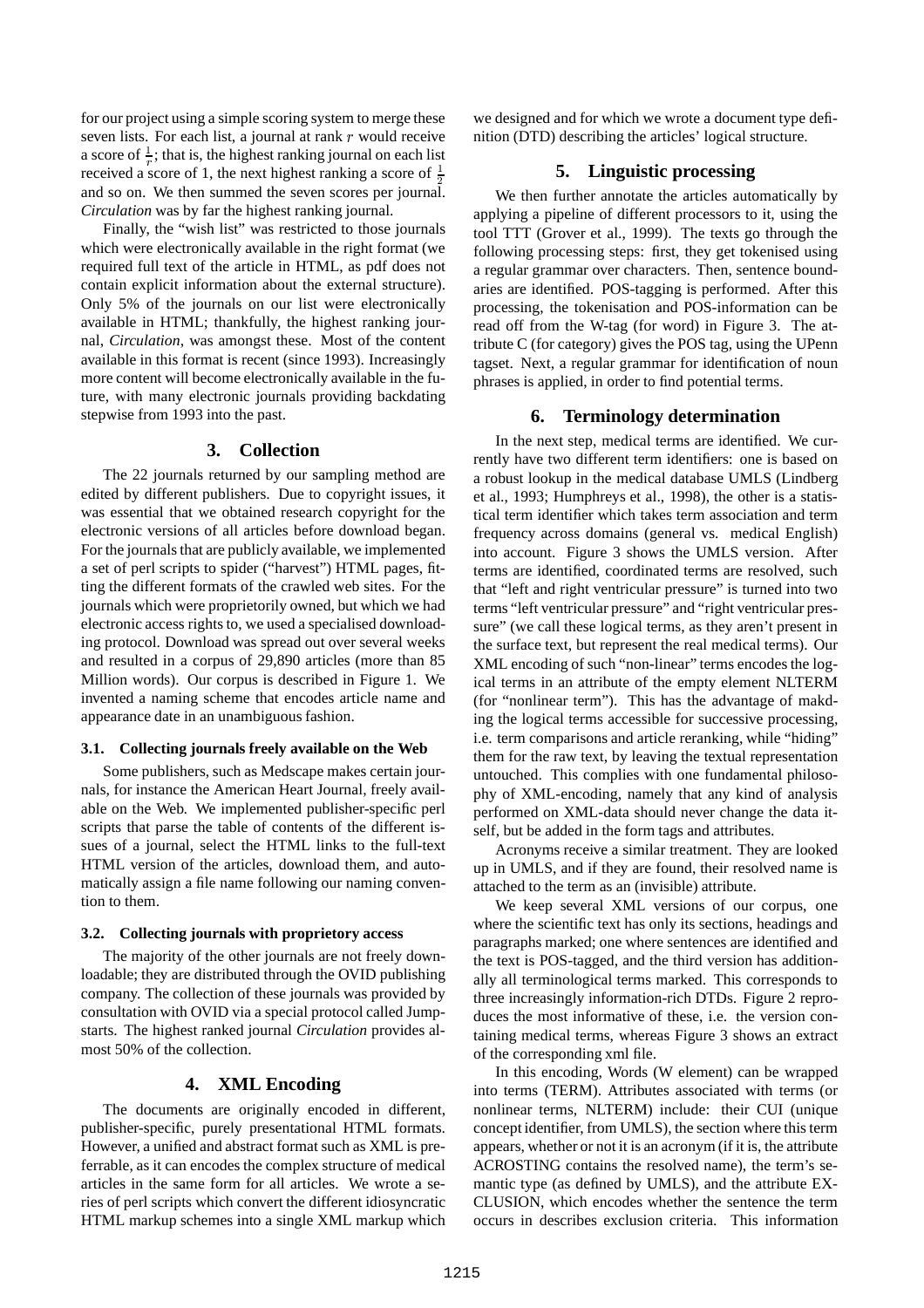| <b>Journal</b> name                           | No. of articles | No. of words |
|-----------------------------------------------|-----------------|--------------|
| Journal of the American College of Cardiology | 1,816           | 8,332,759    |
| Journal of the American College of Surgeons   | 453             | 1,466,532    |
| American Heart Journal                        | 926             | 1,907,560    |
| American Journal of Cardiology                | 3,135           | 10,352,558   |
| American Journal of Hypertension              | 643             | 2,189,571    |
| American Journal of Medicine                  | 821             | 2,507,360    |
| American Journal of Surgery                   | 570             | 1,558,415    |
| Atherosclerosis                               | 1,030           | 4,830,901    |
| Annals of Thoracic Surgery                    | 3,000           | 7,966,535    |
| <b>Annals of Vascular Surgery</b>             | 216             | 673,044      |
| Cardiovascular and Interventional Radiology   | 169             | 382,524      |
| Circulation                                   | 13,516          | 34,340,009   |
| Cardiovascular Surgery                        | 304             | 909,855      |
| European Journal of Cardio-Thoracic Surgery   | 1,003           | 1,295,982    |
| International Journal of Cardiology           | 258             | 733,577      |
| Journal of Clinical Anesthesia                | 249             | 751,540      |
| Pediatric Cardiology                          | 364             | 659,772      |
| Trends in Cardiovascular Medicine             | 100             | 431,691      |
| Thrombosis Research                           | 715             | 2,512,886    |
| World Journal of Surgery                      | 496             | 2,039,592    |
| Total                                         | 29,784          | 85,842,699   |

Figure 1: List of Journals in our Corpus

is useful for successive matching of articles with patient records. If a terms appears in a piece of text describing exclusion criteria, or in a section with direct negation, the term is considered a negative match, i.e. it does *not* describe the patient population of the article.

Besides identifying medical terms within the text, we also find their corresponding values (when present) using a grammar of regular expressions.

In the following piece of XML-encoded text, for instance, "*patients* with *LVEF* of  $>$  40%", we see that "*40%*" was identified as the value of the term "*LVEF*". The correspondance between term and value is encoded with the attribute BELONGS-TO of the VALUE element. The ACROSTRING attribute of the TERM element also tells us that "*LVEF*" means "*left ventricular ejection fraction*":

<TERM CUI="C0030705" ID="T-327" SECTION="Discussion" SEM-TYPE="Patient or Disabled Group @"><W C='NNS'>**patients**</W><SEMCLASS TYPE='Patient or Disabled Group'/></TERM>

<W C='IN'>**with**</W> <W C='DT'>**an**</W> <TERM CUI="C0809096" ID="T-328" SEC-TION="Discussion" ACROSTRING="Left ventricular ejection fraction" SEMTYPE="Organism Attribute @"><W C='NNP'>**LVEF**</W><SEMCLASS TYPE='Organism Attribute'/></TERM>

<W C='IN'>**of**</W> <W C='GT'></W><VALUE BELONGS-TO='T-328'><W C='CD'>**40**</W><W C='SYM'>**%**</W></VALUE>

In order to help in the debugging of writing tokenisation rules, or the writing of grammar rules for value detection and exclusion criteria, we use a mechanism which turns XML into HTML, for easy browsing of the output in a regular Web-browser. The colour feature of Cascading Style Sheets (CSS-2) is used to mark the output of each particular processing step.

# **7. Use of the resource in our Digital Libraries project**

The resource is currently used by three sub-groups in the project: for reranking of articles by relevance to a given patient (Teufel et al., 2001), for patient-specific summarisation (Elhadad and McKeown, 2001) and by providing the right terminology for patient-specific video search and summarisation (Ebadollahi et al., 2001a; Ebadollahi et al., 2001b).

#### **7.1. Reranking**

The automatically identified medical terms and values are used for patient-specific search, which is implemented as a comparison between patient records and scientific articles. A patient record is a complex of reports, some of which contain text (e.g. a patient's prior medical history), some of which have predefined fields filled in, and some of which consist of tables of numbers (e.g. microbiology lab reports and blood chemistry panels). A patient record can contain upwards of 100 of such reports. A specialised term weighting algorithm measures the similarity between a particular patient record and all articles returned by a search engine. This turns a general search into a patient-specific search, selecting only those articles that are relevant to the patient. The system and an evaluation are described in (Teufel et al., 2001).

#### **7.2. Text Summarisation**

The summariser for technical articles in PERSIVAL takes as input a specific patient record and a list of reranked articles that are relevant to the the patient. It generates a summary that reports on the findings of the different input ar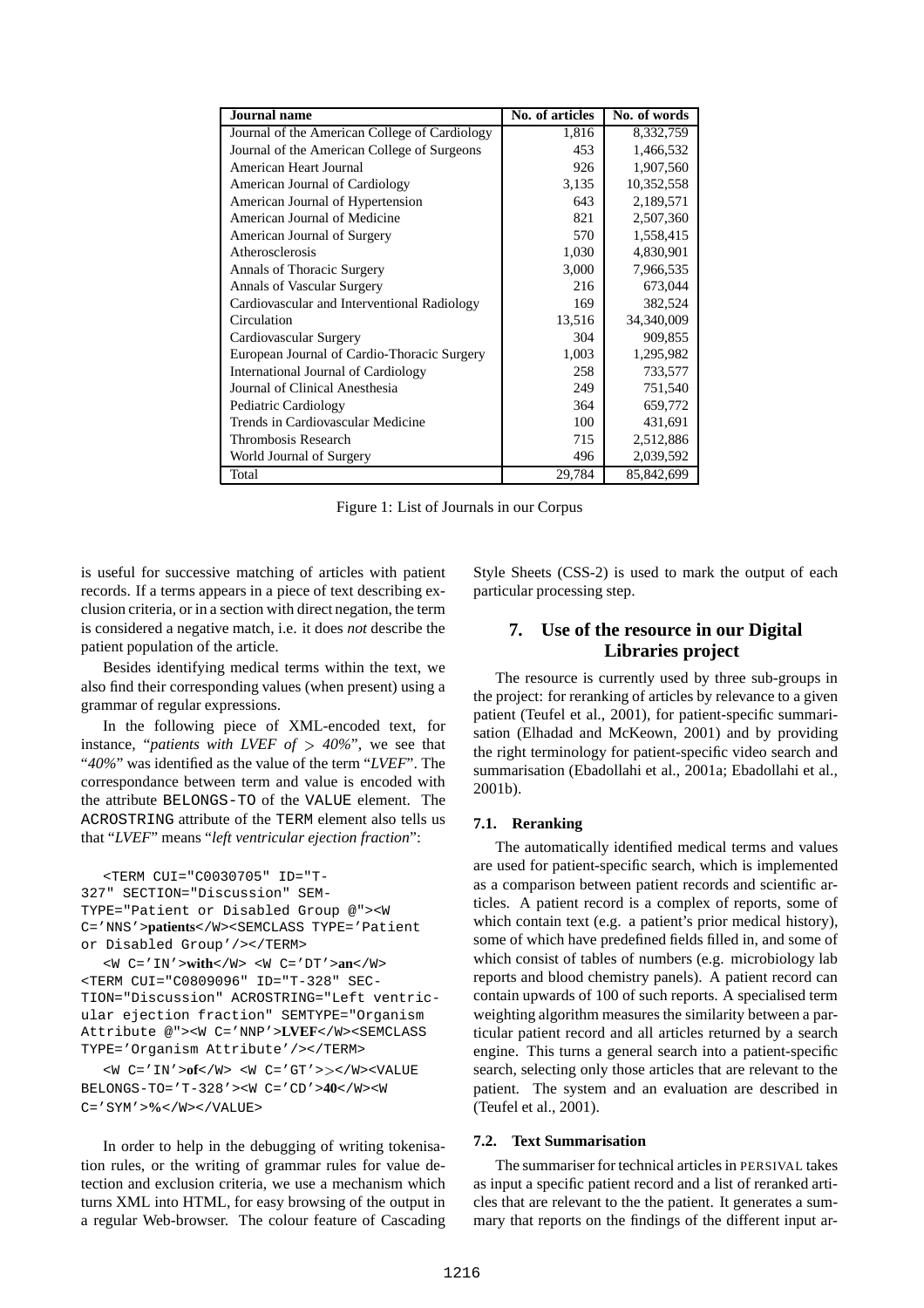ticles and identifies commonalities and differences accross them (Elhadad and McKeown, 2001).

The summariser takes advantage of the XML encoding of the input articles (especially the identification of the different sections in the articles) to pinpoint the locations in the articles to look for salient information. Typically, the Abstract and the Results sections contain findings that could be relevant for the patient in question, and that may be included in the summary.

The summariser then uses information extraction techniques to extract templates for the relevant findings. The article with the marked medical terms and their associated values form an ideal semantically preprocessed input. A set of templates is applied to extract the findingsreported in the articles. Generation techniques are then used to combine and order the different extracted templates into a coherent and fluent summary.

Because our collected corpus contains a large amount of articles, we used it as a training and testing corpus for learning information extraction templates in a supervised manner.

#### **7.3. Video Summarisation**

When videos of different cardiology tests relevant to the patient in question are available in the system in electronic form, PERSIVAL allows for a summary of the main findings of the videos. The medical terms used in the patient records as well as their corresponding values are identified using our technology and are linked to different views of the video summary. This provides the user with a good semantic correspondance between text and videos, and proves to be useful especially for doctors in training (Ebadollahi et al., 2001a).

### **8. Conclusion and future work**

Our procedure has proven to be workable in practice, resulting in a large-scale, high-quality, thoroughly marked-up resource which is used by many subgroups of a large-scale project. This procedure was also rather resource-efficient, using half-time effort of 2-3 persons over a 4 week period. Several subprojects need further linguistic processing like POS-tagging, sentence boundary detection, term identification, value identification, determination of negative context and acronym resolution, which the pipeline presented here readily provides. Having such complex information encoded robustly for a vast volume of information was facilitated greatly by XML technology, for instance the possibility to check validity of each output step, and the possiblity to browse output as HTML in a regular browser (i.e. without having to program any specific output device), with the currently checked steps presented to the developer in colour.

Current web-technology, however, allows us to further improve one step of the procedure, namely the compilation from HTML to XML. Currently, this step consists of a set of perl-scripts. A shorter and more elegant procedure involves the use of an HTML to XHTML converter (which, for instance, automatically ensures that all tags are closed), followed by an XSLT script (for a description of the XSLT language, cf. (Kay, 2001)).

```
<!ELEMENT PAPER (TITLE,AUTHORS,FILENO,APPEARED,KEYWORDS?,
   (ABSTRACT|STRUCT-ABSTRACT),BODY?,REFERENCES?)>
<!ELEMENT TITLE (#PCDATA|TERM|NLTERM|VALUE|W|REF|REFA)*>
<!ELEMENT REFLABEL (#PCDATA)>
<!ELEMENT AUTHORS (#PCDATA|AUTHOR)*>
<!ELEMENT AUTHOR (#PCDATA)*>
<!ELEMENT FILENO (#PCDATA)*>
<!ELEMENT APPEARED (#PCDATA|DATE|JOURNAL|VOL|ISS|YEAR)*>
<!ELEMENT KEYWORDS (#PCDATA|W)*>
<!ELEMENT JOURNAL (#PCDATA)*>
<!ELEMENT YEAR (#PCDATA)>
<!ELEMENT VOL (#PCDATA)>
<!ELEMENT ISS (#PCDATA)>
<!ELEMENT ABSTRACT (#PCDATA|A-S)*>
<!ELEMENT STRUCT-ABSTRACT (#PCDATA|DIV)*>
<!ELEMENT A-S (#PCDATA|W|TERM|NLTERM|VALUE|REF|REFA)*>
<!ATTLIST A-S
                  #IMPLIED>
% <!ELEMENT BODY (DIV)*><br><!ELEMENT DIV (HEADER
                 (HEADER?, (DIV|P|IMAGE)*)>
<!ATTLIST DIV
         DEPTH CDATA #REQUIRED>
<!ELEMENT HEADER (#PCDATA|W|TERM|NLTERM|VALUE|REF|REFA)*>
<!ATTLIST HEADER
        ID ID #IMPLIED>
<!ELEMENT P (#PCDATA|S|IMAGE|REF|REFA)*>
<!ELEMENT IMAGE (#PCDATA|CAPTION)*>
<!ATTLIST IMAGE
                  #IMPLIED>
<!ELEMENT CAPTION (#PCDATA|W|TERM|NLTERM|VALUE|REF|REFA)*>
<!ELEMENT S (#PCDATA|W|TERM|NLTERM|VALUE|REF|REFA)*>
<!ATTLIST S
         EXCLUSION (YES|NO) "NO"
         ID ID #IMPLIED >
<!ELEMENT TERM (#PCDATA|W|SEMCLASS)* >
<!ATTLIST TERM ID ID #IMPLIED
         CUI CDATA #IMPLIED<br>SECTION CDATA #IMPLIED
                     CDATA #IMPLIED
         ACROSTRING CDATA #IMPLIED<br>EXCLUSION (YES<sup>(NO)</sup> "NO"
         EXCLUSION (YES<sup>|</sup>NO) "NO'<br>SEMTYPE CDATA #IMPLII
                   CDATA #IMPLIED><br>(#PCDATA)>
\leq! ELEMENT NLTERM
<!ATTLIST NLTERM
         ID 1D #REQUIRED<br>SEMTYPE CDATA #REOUIRED
         SEMTYPE CDATA #REQUIRED<br>CUI CDATA #REQUIRED
         CUI CDATA #REQUIRED<br>T CDATA #REQUIRED
          CDATA #REQUIRED<br>CDATA #IMPLIED
SECTION CDATA #IMPLIED<br>EXCLUSION (YES NO) "NO">
EXCLUSION (YES NO)
<!ELEMENT VALUE (#PCDATA|W)* >
<!ATTLIST VALUE
                      CDATA #IMPLIED><br>EMPTY>
<! ELEMENT SEMCLASS
<!ATTLIST SEMCLASS
TYPE CDATA #IMPLIED>
<!ELEMENT W (#PCDATA)>
<!ATTLIST W
         C CDATA #IMPLIED>
<!ELEMENT REF (#PCDATA)*>
<!ATTLIST REF
         SELF (YES<sup>|</sup>NO) "NO"<br>C CDATA "NNP">
                    CDATA
<!ELEMENT REFA (#PCDATA|SURNAME)*>
<!ATTLIST REFA
         SELF (YES<sup>|</sup>NO) "NO"<br>C CDATA "NNF
                                "NNP">
<!ELEMENT REFERENCES (P|REFERENCE)*>
<!ELEMENT REFERENCE (#PCDATA|W|REF|REFA)*>
```
Figure 2: DTD for POS-tagged corpus, including medical terms

While full citation linking is not performed yet, the encoding of the corpus would enable us to add this level of analysis without a great deal of work. We have developed a citation parser, based on a version delivered with TTT, which finds citations in running text. A symbolic grammar in parallel parses the citation list at the end of each paper and identifies author names, titles and other bibliographic information of the cited articles. The pipelined architecture of the system makes it nevertheless easy to detect all cited authors' names along with citation parsing, which is